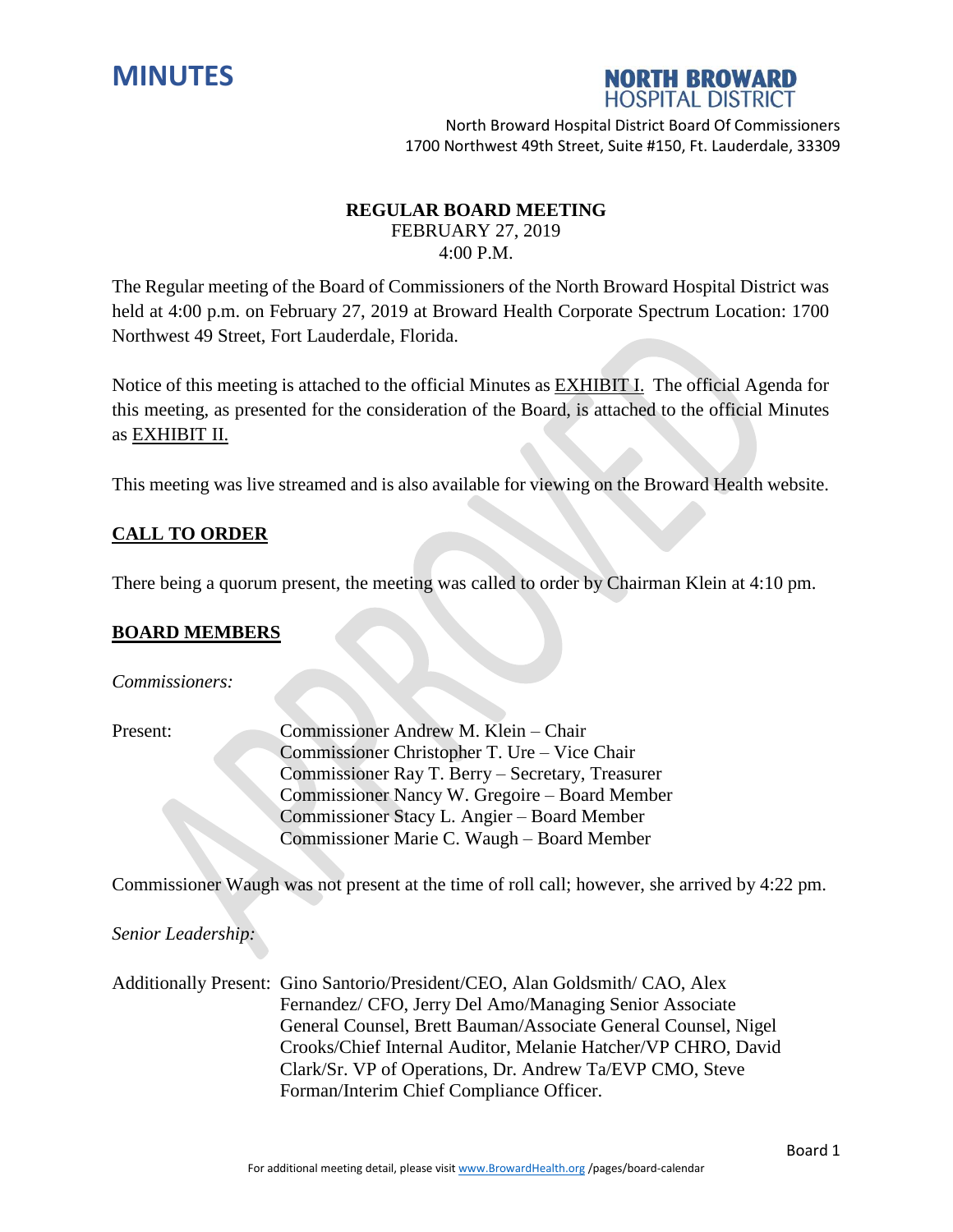



### **THE PLEDGE OF ALLEGIANCE** – Nancy W. Gregoire

#### **PUBLIC COMMENTS** None

#### **APPROVAL OF MINUTES**

**1.** Approve January 30, 2019 Regular Board meeting minutes.

Commissioner Klein suggested the minutes be tabled for further review.

**MOTION** It was *moved* by Commissioner Berry, *seconded* by Commissioner Gregoire, to:

### **TABLE THE REGULAR BOARD MEETING MINUTES, DATED JANUARY 30, 2019.**

Motion *carried* unanimously.

### **MEDICAL STAFF CREDENTIALING** – Dr. Andrew Ta

- 2a) Broward Health North
- 2b) Broward Health Imperial Point
- 2c) Broward Health Coral Springs
- 2d) Broward Health Medical Center

Dr. Ta gave his monthly medical credentialing report.

**MOTION** It was *moved* by Commissioner Ure, *seconded* by Commissioner Gregoire, to:

## **APPROVE ITEMS (2A) THROUGH (2D) MEDICAL STAFF CREDENTIALING.**

Motion *carried* unanimously.

### **CHIEF MEDICAL STAFF UPDATES**

- Broward Health North: Dr. Maheshwari provided an update of recent activities and introduced Trauma Surgeon, Dr. Margolis, to discuss the hospital's trauma program and issue of Critical Care Fellowship accreditation for the Trauma Program.
- Broward Health Imperial Point: Dr. Jensen provided an update of recent activities.
- Broward Health Coral Springs: Dr. Zingaro provided an update of recent activities.
- Broward Health Medical Center: Dr. Morrison provided an update of recent activities.

#### **PRESENTATIONS**

o President/CEO Update, Gino Santorio:

In honor of Cardiac Health month, Mr. Santorio recognized Ms. Eva Sunday from Broward Health Medical Center, who was an asset in the recovery of Commissioner Berry having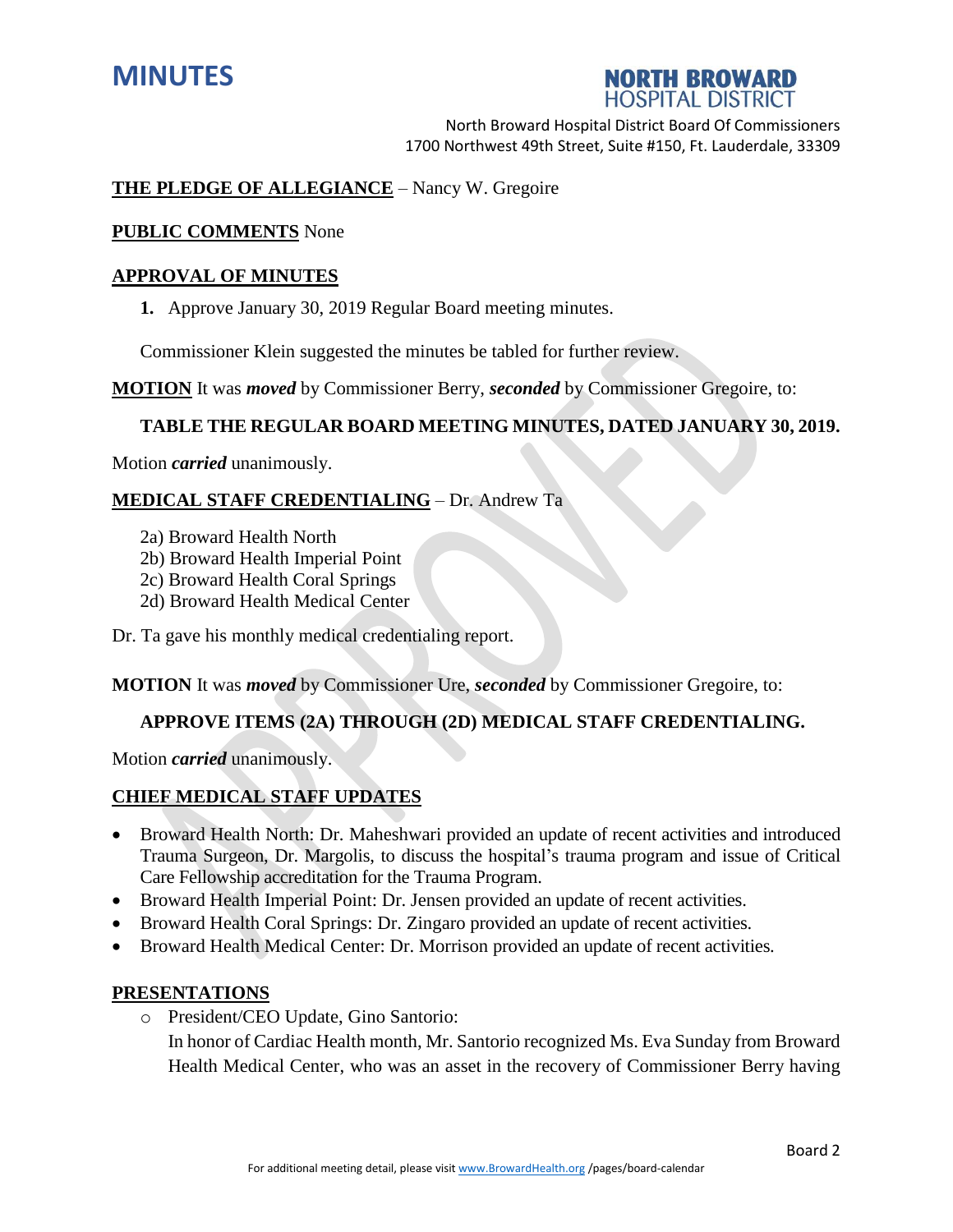



suffered a massive heart attack in 2008. Commissioner Berry shared a few details of the experience and thanked Ms. Sunday for her caregiving.

Mr. Santorio presented his full monthly report highlighting the five pillars of the organization followed by a short channel 10 news segment, featuring Chairman Klein who also suffered a heart attack that resulted in quadruple bypass surgery.

3. Broward Health Medical Center Trauma Presentation – Dr. Ivan Puente

Dr. Puente, Trauma Medical Director at Broward Health Medical Center, gave a detailed and informative presentation of the Trauma Program.

#### **CONSENT AGENDA**

Commissioner Angier requested item eight (8) be moved from the Consent Agenda to the Discussion Agenda.

- 4. Acceptance of the Interim Financial Statement for the month of January, 2019
- 5. BH System RFP Award 3DR
- 6. BHN Vascular Surgery Call
- 7. Capital Budget Exhibit for \$250K and over projects
- 8. Legal Budget Increase *(moved to Discussion Agenda)*
- 9. Compliance Budget Increase

**MOTION** It was *moved* by Commissioner Gregoire, *seconded* by Commissioner Angier, that:

## **THE BOARD OF COMMISSIONERS OF THE NORTH BROWARD HOSPITAL DISTRICT APPROVE ITEMS 4, 5, 6, 7 AND 9 ON THE CONSENT AGENDA.**

Motion *carried* unanimously.

### **DISCUSSION AGENDA**

Chairman Klein suggested item eight (8), Legal Budget Increase, be heard first on the Discussion Agenda.

**MOTION** It was *moved* by Commissioner Waugh, *seconded* by Commissioner Berry, that:

## **THE BOARD OF COMMISSIONERS OF THE NORTH BROWARD HOSPITAL DISTRICT APPROVE INCREASE OF THE LEGAL BUDGET.**

Motion *carried* unanimously.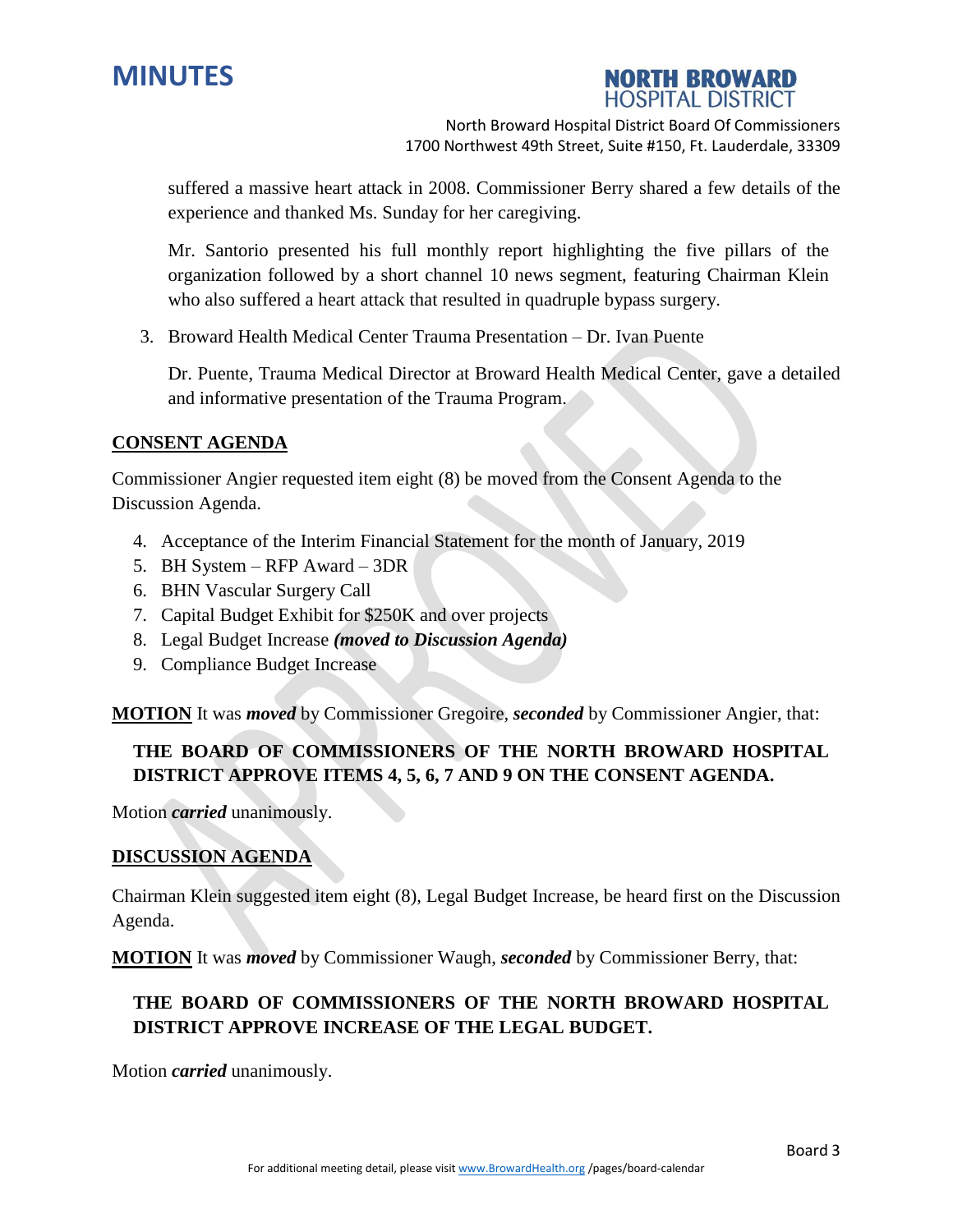



10. Amendment to the Bylaws of the North Broward Hospital District – Lee Ghezzi

**MOTION** It was *moved* by Commissioner Gregoire, *seconded* by Commissioner Angier, that:

**THE BOARD OF COMMISSIONERS OF THE NORTH BROWARD HOSPITAL DISTRICT RATIFY THE PROPOSED REVISIONS TO ARTICLE IV OF THE BYLAWS TO ADD SEC. 1V-7.K AND ESTABLISH THE RISK COMMITTEE AS A PERMANENT STANDING COMMITTEE OF THE BOARD OF COMMISSIONERS.**

Motion *carried* unanimously.

Commissioner Berry and Commissioner Angier volunteered to serve on the Risk Committee with Chair Gregoire.

11. Approve Revised Code of Conduct – Steve Forman and Denise Moore

Note: Commissioner Gregoire excused herself from the meeting, however a quorum remained intact.

**MOTION** It was *moved* by Commissioner Angier, *seconded* by Commissioner Waugh, that:

**THE BOARD OF COMMISSIONERS OF THE NORTH BROWARD HOSPITAL DISTRICT APPROVE THE CODE OF CONDUCT, AS AMENDED SUBJECT TO THE FOLLOWING REVISIONS: CHAIRMAN'S LETTER, THIRD PARAGRAPH, THIRD LINE, STRIKE THE WORD BUSINESS. PAGE TWELVE, FIVE (5) STAR VALUES, EXPLAIN WHAT THEY ARE. MENTION SOMEWHERE THAT WE ARE THE NORTH BROWARD HOSPITAL DISTRICT DOING BUSINESS AS BROWARD HEALTH. PAGE SEVEN, FIRST BULLET POINT, MODIFY TO READ THAT THE CHIEF COMPLIANCE OFFICER REPORTS TO THE NORTH BROWARD HOSPITAL DISTRICT BOARD OF COMMISSIONERS AND THE BOARD'S COMPLIANCE COMMITTEE. BOTTOM OF PAGE SEVEN AND THROUGHOUT, WHEN MENTIONING AN EMPLOYEE, GRAMATICALLY CHANGE TO HIS OR HER ACTIONS VERSES THEIR ACTIONS.**

Motion *carried* unanimously.

Note: The meeting was called into a fifteen (15) minute recess and reconvened at 6:28 pm.

12. Interview Candidates for position of the Corporate Chief Compliance Officer – Melanie Hatcher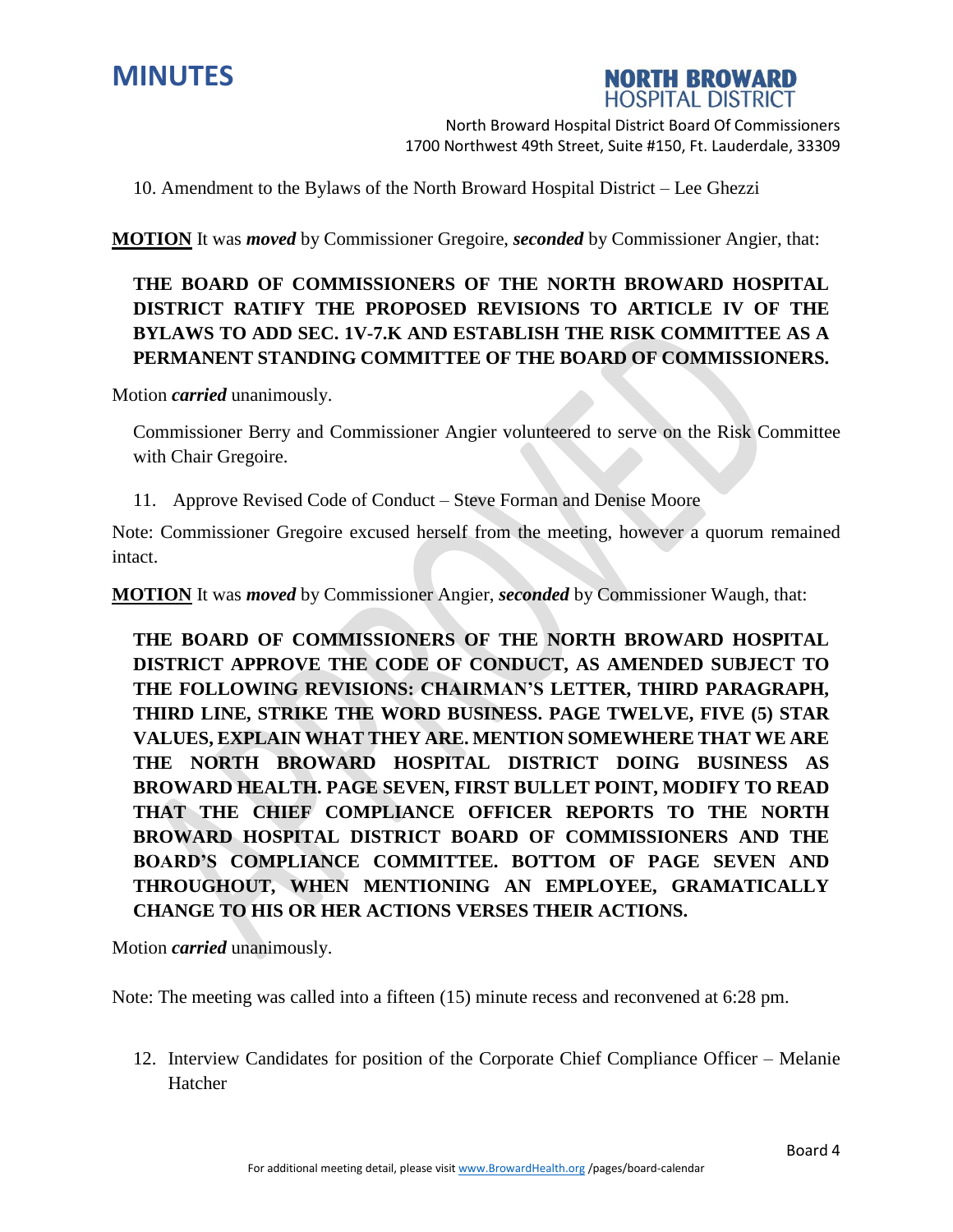

## **NORTH BROWARD HOSPITAL DISTRICT**

North Broward Hospital District Board Of Commissioners 1700 Northwest 49th Street, Suite #150, Ft. Lauderdale, 33309

Ms. Hatcher reported that earlier that day both candidates interviewed individually with the Chief Executive Officer and Chief Administrative Officer. They were also interviewed by three panels composed of the regional executive leadership team, corporate executive leadership team and representation from the medical staff. The panel members scored the candidates on a scale from (1-5) and then were averaged. She further reported that the scores would be shared with the Board at the end of each candidate's presentation and board interviews.

Candidate, Joshua Aubey, gave a presentation, in which he listed his background, education, work history, and accomplishments. At the conclusion of Mr. Aubey's presentation, the Board proceeded to interview him.

Candidate, Bryan Kozik, also gave a presentation, in which he listed his background, education, work history and accomplishments. Mr. Kozik highlighted his certifications in compliance and auditing. At the conclusion of Mr. Kozik's presentation, the Board proceeded to interview him.

Ms. Hatcher passed out the scores collected from the three panels and read the averages aloud to the Board.

Alice Taylor, BHN CEO, gave a brief summary of the impression the regional leadership team had of each candidate and took questions from the Board.

Steve Forman, Interim Chief Compliance Officer, gave a brief summary of the impression the corporate executive team had of each candidate and took questions from the Board.

**MOTION** It was *moved* by Commissioner Ure, *seconded* by Commissioner Waugh, that:

# **THE BOARD OF COMMISSIONERS OF THE NORTH BROWARD HOSPITAL DISTRICT HIRE BRIAN KOZIK AS CHIEF COMPLIANCE OFFICER.**

A roll call was taken

| <b>Commissioner Angier:</b> | yes |
|-----------------------------|-----|
| <b>Commissioner Berry:</b>  | yes |
| Commissioner Ure:           | yes |
| <b>Commissioner Waugh:</b>  | yes |
| <b>Commissioner Klein:</b>  | no  |

Motion *carried* 4 to 1.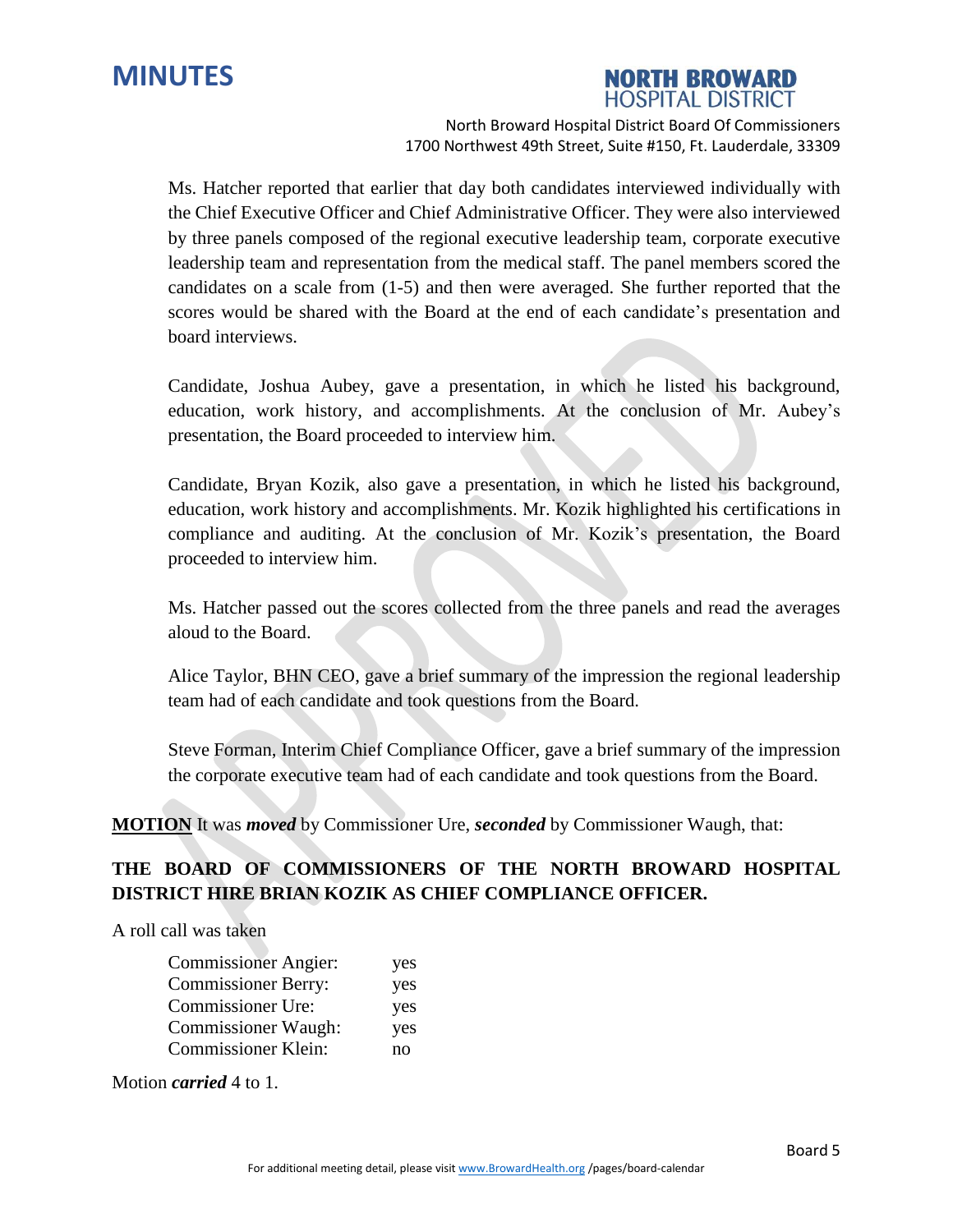



**MOTION** It was *moved* by Commissioner Ure, *seconded* by Commissioner Angier, that:

# **THE CHIEF EXECUTIVE OFFICER EXECUTE IN HIS ADMINISTATIVE CAPACITY THE HIRING OF THE CHIEF COMPLIANCE OFFICER AND MAKE THE POSITION A SENIOR VICE PRESIDENT POSITION**[SGR1]**.**

Motion *carried* unanimously.

Note: Commissioner Ure excused himself from the meeting, however a quorum remained intact.

13. Contemplation of budget target for FY 19 Balanced Scorecard Goal – Alex Fernandez

**MOTION** It was *moved* by Commissioner Angier, *seconded* by Commissioner Berry, that:

# **THE BOARD OF COMMISSIONERS OF THE NORTH BROWARD HOSPITAL DISTRICT AUTHORIZE THE PRESIDENT/CEO TO APPROVE THE MANAGEMENT INCENTIVE COMPENSATION PLAN.**

Motion *carried* unanimously.

**MOTION** It was *moved* by Commissioner Angier, *seconded* by Commissioner Waugh, that:

# **THE BOARD OF COMMISSIONERS OF THE NORTH BROWARD HOSPITAL DISTRICT ADOPT \$117,042,896 AS THE ADJUSTED GAIN OR LOSS FROM OPERATIONS TARGET FOR THE INCENTIVE PLAN.**

Motion *carried* unanimously.

14. Board consideration and approval of the revised On-Call Policy – Dr. Andrew Ta

Mr. Santorio recommended that the Board table item fourteen (14) to give the Compliance department time to review the policy before it was approved.

**MOTION** It was *moved* by Commissioner Angier, *seconded* by Commissioner Berry, that:

## **ITEM FOURTEEN (14) ON THE DISCUSSION AGENDA, APPROVAL OF THE REVISED ON-CALL POLICY, BE TABLED.**

Motion *carried* unanimously.